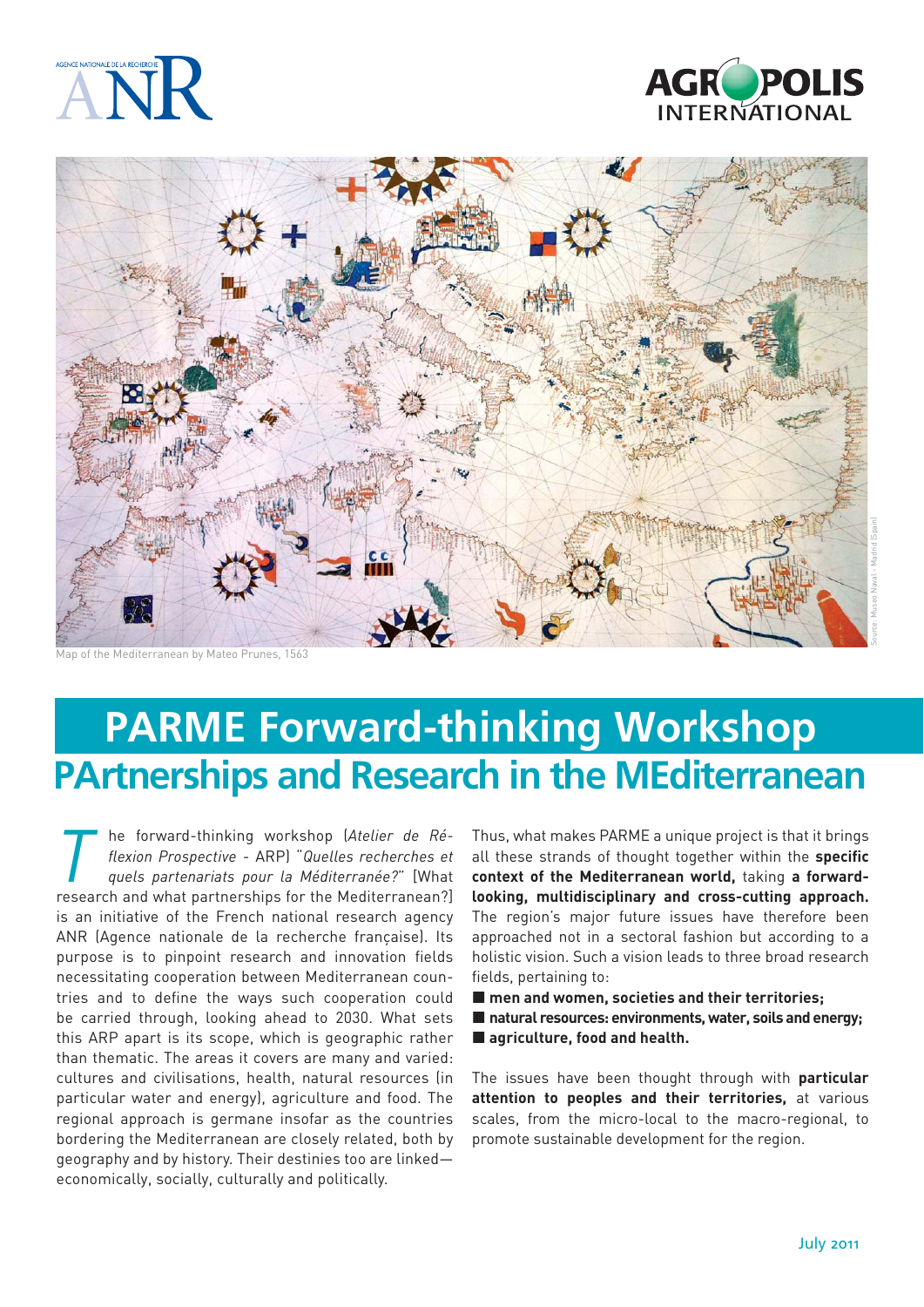# **A meeting of civilisations\***

*A* the geopolitical level, the Mediterranean basin consists<br>of all countries bordering the Mediterranean sea. From<br>a geographical point of view, the region is bounded on the<br>porth by a series of mountain ranges: the Pyren of all countries bordering the Mediterranean sea. From a geographical point of view, the region is bounded on the north by a series of mountain ranges: the Pyrenees on the Iberian peninsula, the Alps on the Italian peninsula, and the Dinaric Alps and Rhodope Mountains in the Balkans. Eastward it includes the peninsula of Anatolia and the Levant, bounded by the Taurus range and the Negev desert. To the south it includes the Maghreb, Libya and Egypt, which are bounded by the Atlas Mountains and the Sahara. This biogeographical complex is characterised by its Mediterranean climate, hot and dry in summer, temperate and wet in winter. It has very characteristic terrestrial and aquatic natural environments, flora and fauna, which make it one of the world's 34 biodiversity hotspots, with an exceptional diversity of endemic species found within ecosystems that are at great risk from global climate change.

Another distinguishing feature of the Mediterranean world is its very ancient human occupancy. Here, agriculture and animal husbandry emerged in the Neolithic; here were born many great empires and rich civilisations beginning in antiquity; and here Western culture began. For millennia the region has played a leading role in the diffusion of knowledge and world trade. As of the seventeenth century, however, the hegemony of the Mediterranean world began to decline, with the development of ocean navigation and the discovery of America.



European states then grew much more powerful and the Mediterranean lost its unifying role, becoming instead a cultural and economic divide between the peoples along its shores.

Source: Bibliothèque nationale de France

A thirteenth-century miniature depicting everyday life in the mediaeval Arab world Today, the Mediterranean world is in the throes of change and facing enormous challenges: people on its southern and eastern margins are experiencing particularly rapid lifestyle changes, linked to economic globalisation and the explosion of communications and transport; they are demanding far-reaching political reforms. In addition, climate change is going to hit the region hard, for there is a strong probability that rainfall will diminish, temperatures will soar and extreme weather events will become more frequent.

These changes are having a profound impact on lands, disrupting traditional frames of reference and spawning new imbalances and weaknesses that will make societies and their environments more vulnerable: unprecedented overuse of natural resources, environmental degradation, increased migration, loss of local knowledge, an explosion of health problems related to changes in dietary patterns and lifestyles… But they may also bring opportunities with them: democratisation of authoritarian regimes, rapprochement among peoples, greater appreciation of territories' uniqueness…

In a forward-looking vision for the next two decades, research, innovation and training have a vital role to play in encouraging these shifts towards a desirable future. If they are to play that role, the national frame of reference must be transcended in order to address issues of concern to the region as a whole, for the destinies of peoples around the Mediterranean are linked. It is also urgent to take a resolutely exploratory approach and to expand societies' capacity for foresight and adaptive management, both in cities and in the countryside.

That is the spirit in which the ARP-PARME Forward-thinking Workshop (What Research and What Partnerships for the Mediterranean?) has been conducted, under the auspices of the French national research agency ANR (Agence nationale de la recherche française) and the coordination of Agropolis International. This paper summarises the discussions held over eighteen months among a hundred and thirty experts in various disciplines from the northern, southern and eastern Mediterranean, which are also set out in the final ARP report. The first outcome of their deliberations was an identification of the major issues that will face the Mediterranean between now and 2030 through the analysis of eighty recent foresight exercises on the region. A further outcome was that experts have defined and refined the research topics they consider essential in addressing these major issues right now.

\*The expression is taken from the title of a book by Youssef Courbage, a co-author of this paper, and Emmanuel Todd, *Le Rendez-vous des civilisations*, which focuses on that issue—the very essence of the challenge facing the Mediterranean in the twenty-first century.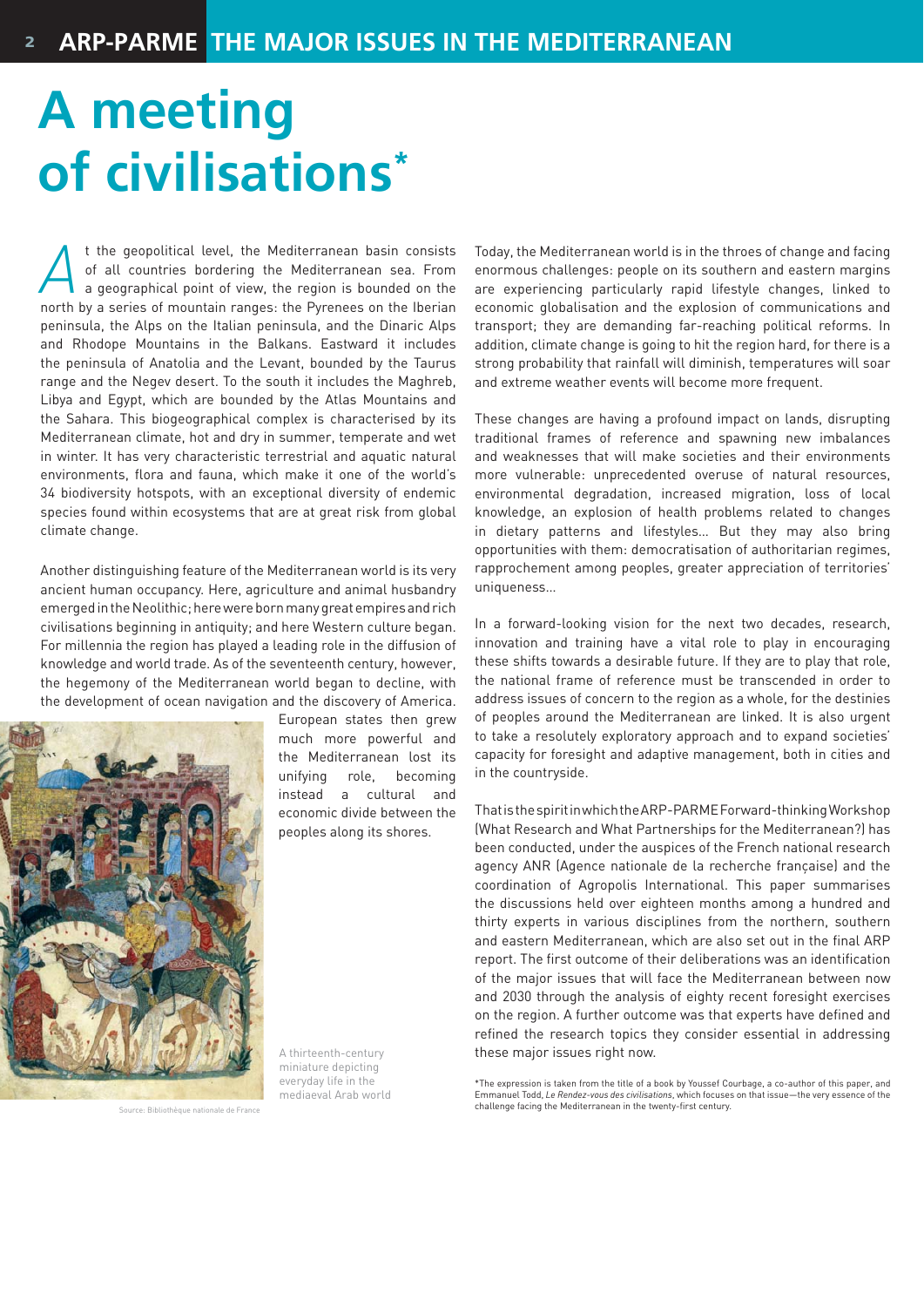## **Demographics, lifestyles and impacts on political and family structures**

In the Mediterranean, every people is now concerned to limit family greater or lesser degree depending on the country. In any event, the bomb" problem is a thing of the past. Meanwhile, average life spans are resulting in n the Mediterranean, every people is now concerned to limit family sizes, to a greater or lesser degree depending on the country. In any event, the "population bomb" problem is a thing of the past. Meanwhile, average life spans are increasing,

These demographic changes, coupled with profound lifestyle changes and the advent of the information and communications society, have marked effects on family structures, social relations, traditional ties of solidarity and, finally, on political structures and modes of governance. The effect of these changes is to challenge the traditional North/South divide and blur the lines between cultures, suggesting that within a few decades there will be demographic, sociological and political convergence within the Mediterranean basin. Despite that convergence, a number of differences are bound to crop up because of local situations. **In order to understand and support this changing world, research will focus both on major trends and on contrasts between countries but also, among the peoples of each country, by territory and by social class.**

#### **RESEARCH FIELDS**

- Demographic trends
- Gender relations, family, procreation
- **Family ties and relations between** generations
- Family and social policies
- Forms of social and political civic engagement
- **Emergence of new political and** intellectual elites
- Exercise of power in times of uncertainty and change
- **Political patterns, interests and** economic behaviours

 $\alpha$  left & on the right: © D. Lacroix, IEREMER / In the



# **International mobility, at the heart of the changes in contemporary society**

**Population movements have always existed throughout the world, especially in the Mediterranean world, and have led to economic, social and commercial changes and exchanges, but also to conflict. The unprecedented expansio** the Mediterranean world, and have led to economic, social and commercial changes and exchanges, but also to conflict. The unprecedented expansion of communications and transport is now a prominent feature of the second great transformation of global society—after the Industrial Revolution—as is the circulation of knowledge, goods, technology and capital. Population shifts are not only ever more numerous, at different scales of time and space, but their motivations are increasingly diverse.

Migration is still too often discussed only in demographic and economic terms, which do not come to grips with the real issues in contemporary society. Essential roles are played, in that connection, by self-actualisation, the desire for emancipation in one's personal and professional life, back-and-forth migration and maintenance of a link to the diaspora. **Thus, research on this topic should analyse migration as a "total political fact" and should proceed by involving researchers from sending countries—to study**  emigrants' profiles and motivations—and from receiving countries, to understand **immigrants' social and professional integration, according to the host countries' immigration policies and practices.**

#### **RESEARCH FIELDS**

Analysis of migrants' motivations from a historical perspective

**Effects and evaluation of migration** policies at the Mediterranean and European levels

 $\blacksquare$  Significance of unstable mobility and back-and-forth migration within migratory movements

■ Outcomes and impacts of migration in sending countries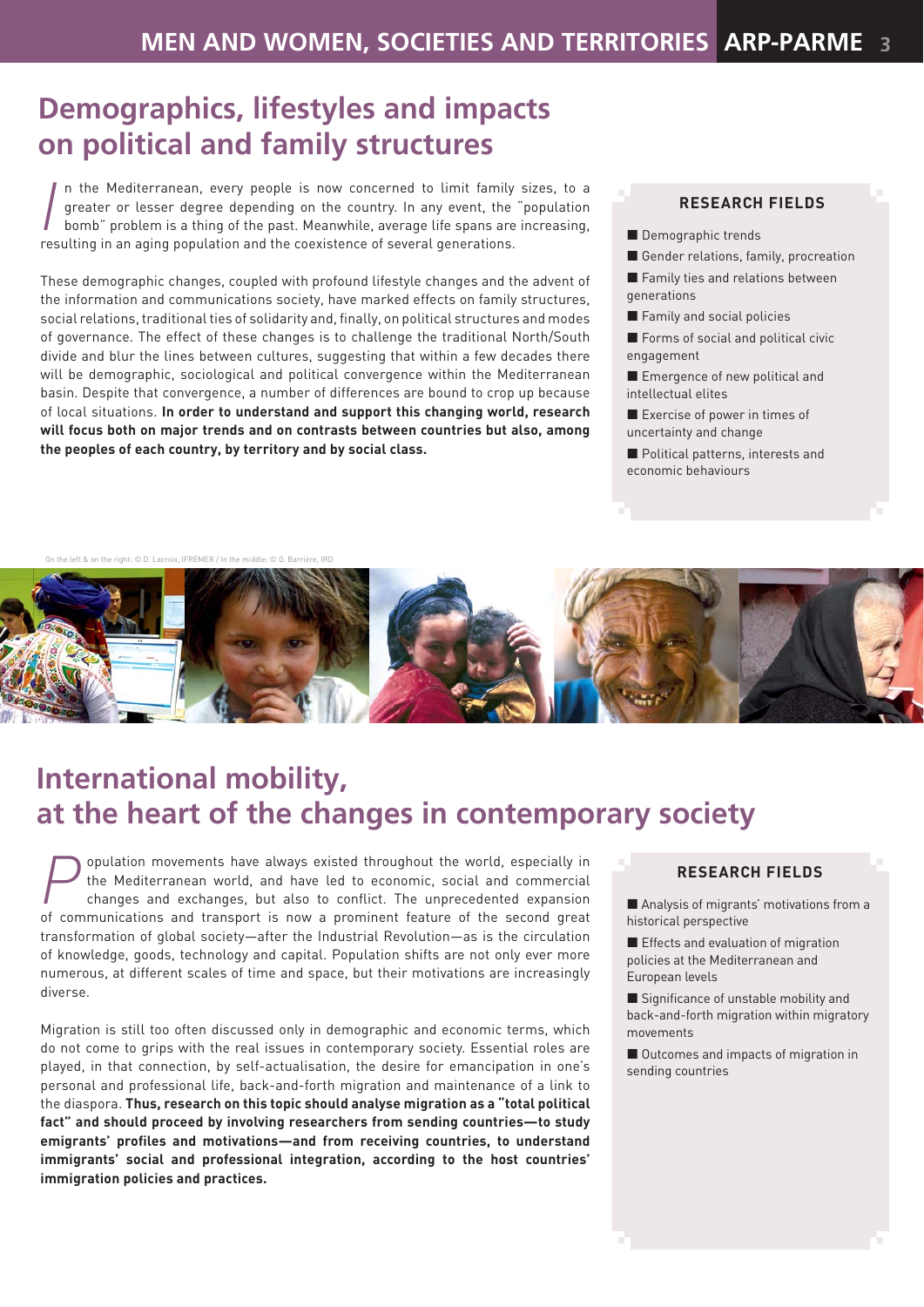### **Cultures, identities, religions, values: civilisational interactions in the Mediterranean**

#### **RESEARCH FIELDS**

**Exolution of religious references,** values and representations in a context of democratic transition

Public impact of societies' religious pluralisation

■ Changing social and economic forms of religion

Construction of new spaces for

communication and mobilisation

Dissemination of new cultural and artistic

models

**Analysis of** past practices at the political, economic and social levels



© D. Rechner, IRD

In early 2011, the "Arab spring" uprisings<br>showed the whole world what profound<br>changes were taking place in Arab societies:<br>secularisation, desire for democracy, increasing n early 2011, the "Arab spring" uprisings showed the whole world what profound changes were taking place in Arab societies: role of women in politics… These long-term changes had previously been masked by a vision of the Mediterranean world that was in thrall to the "clash of civilisations" theory, wherein the Islamic world was seen as viscerally inimical to the Western world. Introduced by the English orientalist Bernard Lewis and popularised by the



© J. Bonne, IRD

American political scientist Samuel Huntington in the 90's, that theory was supported by the often tragic news from some Muslim countries, which were dealing with the rise of religious fundamentalist movements and hard-line authoritarian regimes.

Many dissenting voices were raised within the social sciences community, highlighting the processes of hybridisation and cross-cultural interaction in the Mediterranean world, which constitutes a sphere apart in the globalisation movement. The challenge for sociological and anthropological research is to map the new contours of these changing lands. **How will religious practices evolve? What modus vivendi might be arrived at between the great religions? At what levels will values and representations converge or diverge? What new horizons will emerge for cultural references and identity? What will their means of production and expression be? How will peoples draw on the past in response to the social, political or economic needs of the present?** 

### **Tourism: tensions versus opportunities in the use of goods, services and land uses**

#### **RESEARCH FIELDS**

Study of archaeological, historical and artistic heritage in the light of territories' development and local knowledge ■ Cultural heritage and formation of national and regional identities Forms of physical and visual experience of the past, revitalisation of traditions ■ Creation of tourist areas and implications for resource management and allocation and for territorial development  $\blacksquare$  Goodness of fit and/or conflict with local activities and social structures



© J. Laure, IRD



**The Mediterranean, whether to the north or<br>the south, with its 46,000 km of coastline<br>and a warm, dry summer climate, is a<br>biogeographical and cultural bub with great** the south, with its 46,000 km of coastline and a warm, dry summer climate, is a biogeographical and cultural hub with great attractions for tourists: over 200 million visitors a year (a third of the world's total tourist trade). And, like other forms of mobility, tourism is gathering strength. Projections are for an increase to upwards of 150 million in the number

of visitors to the Mediterranean by 2030.

Such an influx of people, often concentrated in space and time, though it does contribute to regional economic development, is problematic in so fragile an environment. Some forms of tourism have far-reaching consequences in terms of degradation of cultural assets and landscapes; resource use (water, land, energy, etc.); pollution and greenhouse gas emissions; and destabilisation of societies and local activities… **Hence, it is essential to conduct a multidisciplinary examination of the issue that relates general tourism fl ows to heritage, land use and resource management policies. In particular, the mobilisation of ICTs and the development of hinterlands should help to better allocate**  and manage the pressure and economic benefits of tourism.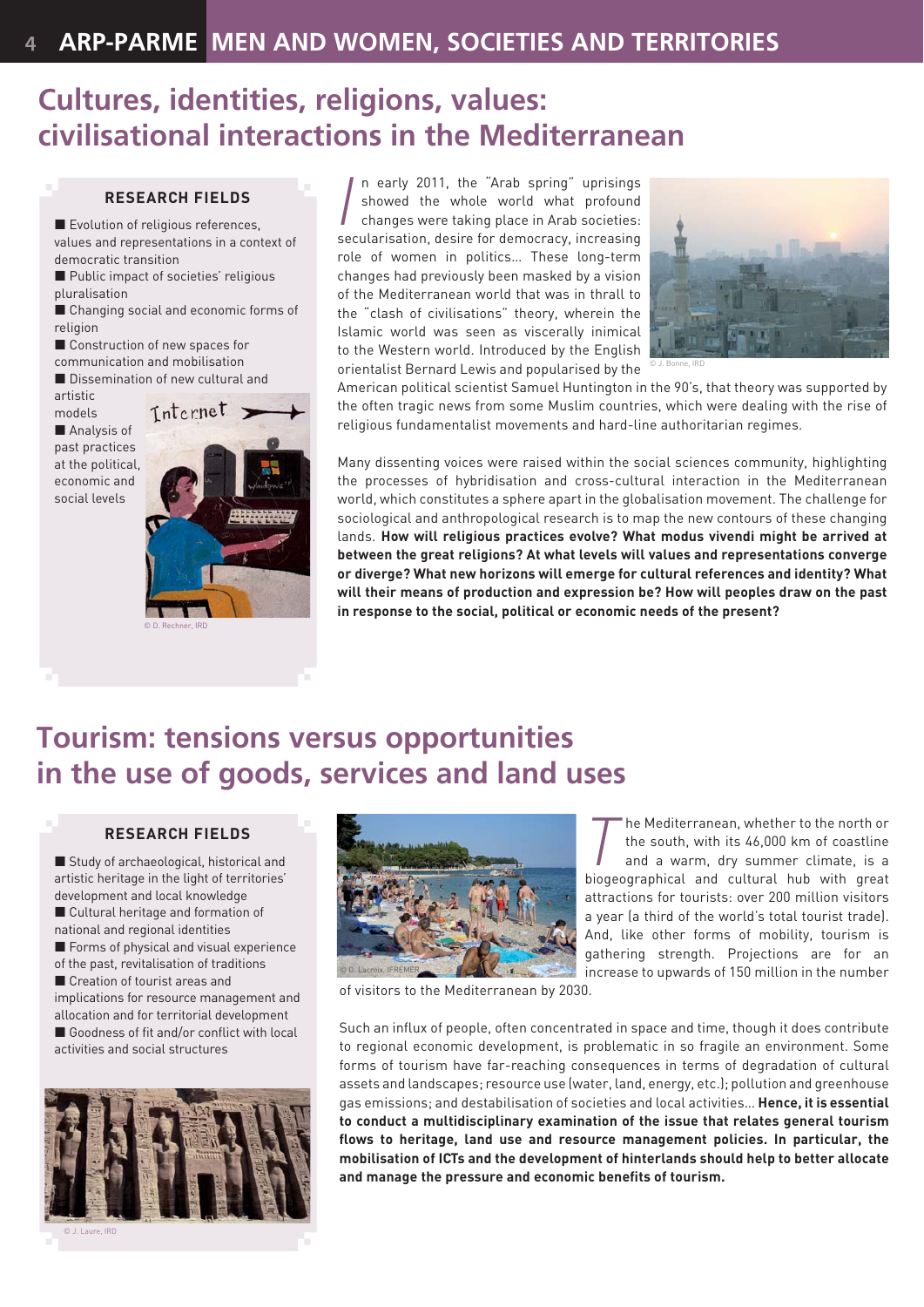### **Urban and rural areas: new vulnerabilities, new complementarities and governance issues**

**The mobility observed at the international level<br>constitutes only part of the population movements<br>that are affecting territories and reconfiguring<br>national space into a mosaic of mushroom cities and** constitutes only part of the population movements that are affecting territories and reconfiguring national space into a mosaic of mushroom cities and rural areas that are constantly losing population. This spatial split, which is at once the result of profound lifestyle changes and a reflection of economic and social polarisation, is a threat to the world's economic efficiency, limiting opportunities for national growth. Out-of-control



urbanisation aggravates risks (natural disasters, supply disruptions, conflicts...) and brings about greater pollution, waste, and social segregation. Rural areas are marginalised and fall prey to ills that eventually cause an explosion. In periurban areas, the emergence of mixed spaces combining low-grade, precarious urbanisation, farmland and natural areas, puts increased pressure on natural resources and aggravates management difficulties. Improved transport and communications nevertheless make for new complementarities between rural and urban areas, promoting the emergence of new activities in rural areas.

**In this context, it is essential to better understand the territorial dynamics at play, their determinants and their economic, social and environmental consequences, with the aim of proposing policies and governance arrangements that can reduce territories' vulnerability and enhance their complementarities.** In particular, research on governance should aim to facilitate a territorial rather than sectoral approach to public policy, in order to link cities and their hinterland, to bring together the various stakeholders and land users, to take heed of access to resources (water, agricultural production, etc.) and the mitigation of natural (seismic, volcanic) and environmental (floods, fires, landslides, etc.) hazards, and to ensure that land issues are addressed.

## **The coast: a coveted interface zone where impacts are concentrated**



© D. Lacroix, IFREMER

n 2000, a third of the 430 million inhabitants of countries bordering the Mediterranean were living in coastla areas. That concentration of population at the coastline is increasing, especially in the n 2000, a third of the 430 million inhabitants of countries bordering the Mediterranean were living in coastal areas. That concentration of population countries of the southern and eastern Mediterranean, due to population growth and the migration of rural populations to the large coastal cities. The creation of man-made landscapes, resource depletion (water, land)

and the resulting pollution generate conflicts of use and increasingly degrade natural environments. Upstream of the coastal area, such facilities as dams or irrigation canals and the drawdown of water along river systems limit freshwater flows downstream. These facilities not only lead to hypersalinisation and loss of productivity of lagoon environments—ecosystems with great heritage value that underpin major economic and social activities (fishing, aquaculture, shellfish...)—but also reduce the deposition of sediment, thus impacting the evolution of the coastline, already threatened by the predicted rise in sea level.

**Implementation of integrated and effective management of coastal areas requires a better understanding of coastal anthropo-ecosystems and upstream water systems,**  and the interactions between flows of water, minerals, biological resources and **pollutants.** These studies should be based on a network of "workshop areas" occupying different geographical and sociopolitical contexts, equipped with devices for long-term observation and pursuing multidisciplinary and multi-scale research goals, involving scientists and managers, including the State and local communities.

#### **RESEARCH FIELDS**

- **Mobility, lifestyles and territorial** restructuring
- Recomposition of hinterlands, emergence of new interface areas and new rural-urban complementarities
- Land dynamics and social and territorial reconfigurations
- **E** Effectiveness of different land management methods
- Vulnerability of metropolitan areas and dynamics of urban social interactions
- Territorial intelligence and urban and territorial governance



#### **RESEARCH FIELDS**

- Functioning of coastal anthropoecosystems
- Water needs for aquatic ecosystems to function
- $\blacksquare$  Interactions between flows of water, minerals, biological resources, pollutants
- Development of tools for integrated management of coastal areas

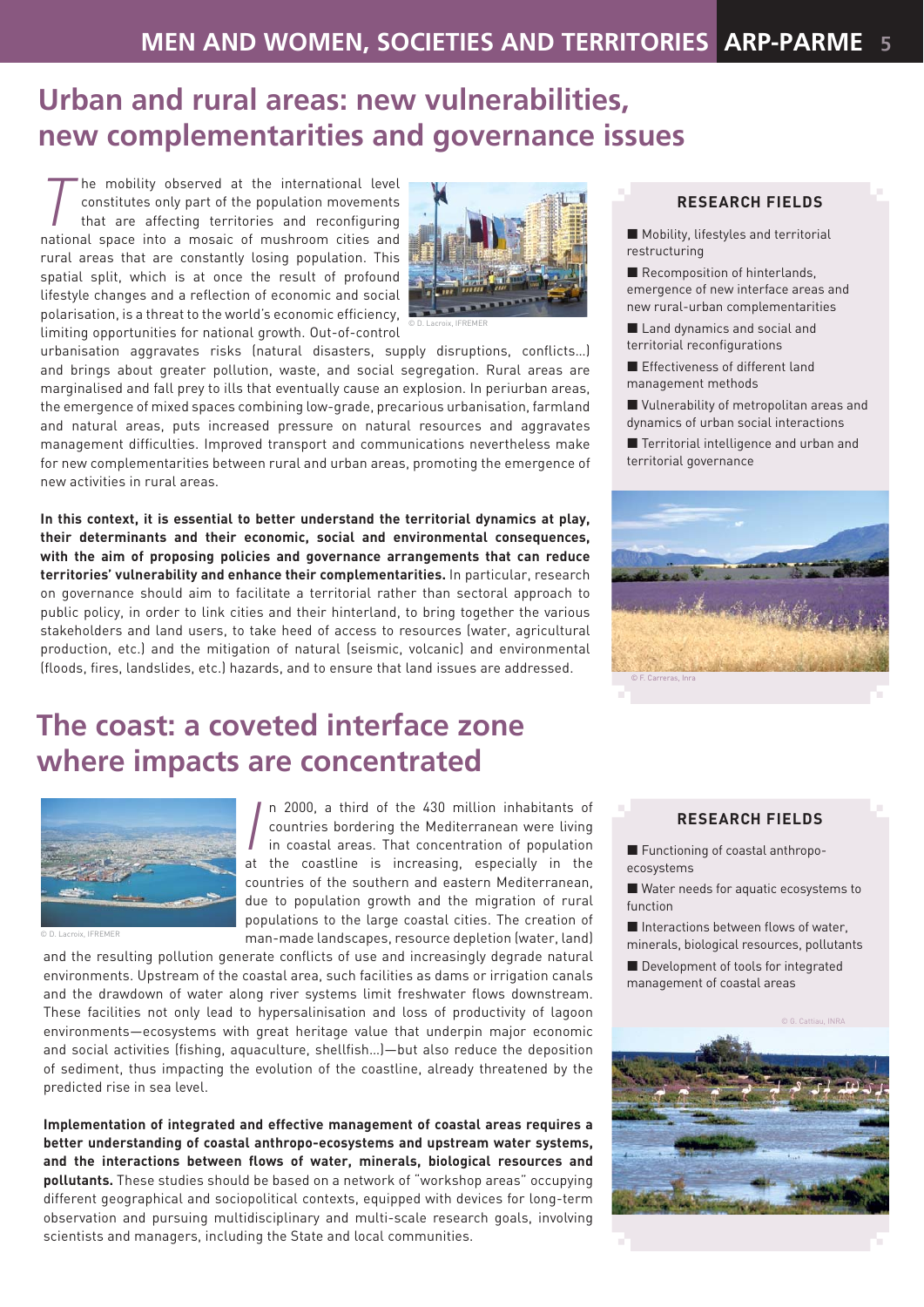### **Preserving Mediterranean ecosystems, long-anthropised environments**

#### **RESEARCH FIELDS**

**Functioning, adaptation and resilience** of ecosystems; dynamics of genetic diversity

Response of riparian ecosystems to more severe episodes of drought and flood

Integrated observation service and relevant biodiversity indicators at different organisational levels

■ Heritage-based approaches to asset management and environmental services

■ Comparative analysis of policies and strategies for management of natural environments and biodiversity

Development of modelling tools for understanding and integrated management of Mediterranean anthropoecosystems

Design of innovative agricultural production and animal husbandry systems

 $\blacksquare$  Characterisation of fire regimes, modelling of fire propagation across the landscape, detection and warning systems

cated at the intersection of tropical, arid and<br>temperate influences, the Mediterranean region<br>is a unique biogeographical entity, considered<br>one of the 34 botspots of global biodiversity. Its rich temperate influences, the Mediterranean region is a unique biogeographical entity, considered one of the 34 hotspots of global biodiversity. Its rich and varied natural environments show high rates of endemism. Because of its three millennia of permanent human occupancy, it has also seen many novel types of interaction between human societies and their environments. But these anthropo-ecosystems are particularly threatened as the region is being quickly and deeply affected by global changes.

In order to maintain all functions, goods and services provided by these socio-ecological systems to the societies that depend on them, an adaptive management approach is needed, based at once on the development



of new fundamental knowledge, on action research involving scientists, managers, policy makers and local people, and the ongoing melding of available knowledge into operational tools to explore new ways of management. **Research must seek a better understanding of species' and communities' adaptive and evolutionary processes, as well as the structural and functional aspects of biodiversity. Environmental management and development systems must take heed of the multiplicity of users, by means of**  mediation devices, but also taking into account natural hazards (fires, floods, etc.). Given how long human actions have affected all Mediterranean ecosystems, arguments on environmental management must take full account of agricultural production and animal husbandry practices.

# **Improving the management of water, a critical resource**

#### **RESEARCH FIELDS**

Surface hydrological processes

Hydrological processes in karstic and sedimentary aquifers

Process modelling and coupling of models for an entire watershed

**Strategies for sustainable and** integrated management of water in the territories (treatment, recycling, transport…)

 $\blacksquare$  Total efficiency index of water and its sectoral components

Wastewater reuse

 $\blacksquare$  Technical and economic efficiency of irrigation

**Linkage of the various scales of** governance and resource allocation for national watersheds

Cross-border water management: institutions, international relations, decision support tools



**T** he Mediterranean climate is characterised<br>by sparse rainfall (less than 100 days a<br>year) that is unevenly distributed over<br>time (long periods of summer drought) and by sparse rainfall (less than 100 days a year) that is unevenly distributed over time (long periods of summer drought) and sometimes quite weak (about 300 to 500 mm per year in some semi-arid regions). Most countries in the region face problems of overuse of water resources: mobilisation of surface water by waterworks and groundwater pumping have lowered water tables, brought about changes in

hydrologic regimes and disturbed aquatic ecosystems downstream from river systems. In addition, poor management of agricultural inputs has led to a deterioration of water quality in watersheds and aquifers.

Water is a scarce and coveted resource in the Mediterranean, and will be even more so in the future. Indeed, most climate change scenarios for the region call for decreased rainfall and higher temperatures, while the population will continue to increase until 2030. **It is essential, therefore, to begin today to design new ways of water**  management, to ensure greater equity and efficiency of resource use and to monitor **its impact on ecosystems, soils and societies at different levels of organisation.** For an effective management of water flow and quality, what is needed is, on the one hand, observations of surface water and groundwater at different scales and, on the other hand, appropriate models for understanding the process, stakeholders' behaviour and the impact of management practices on resources.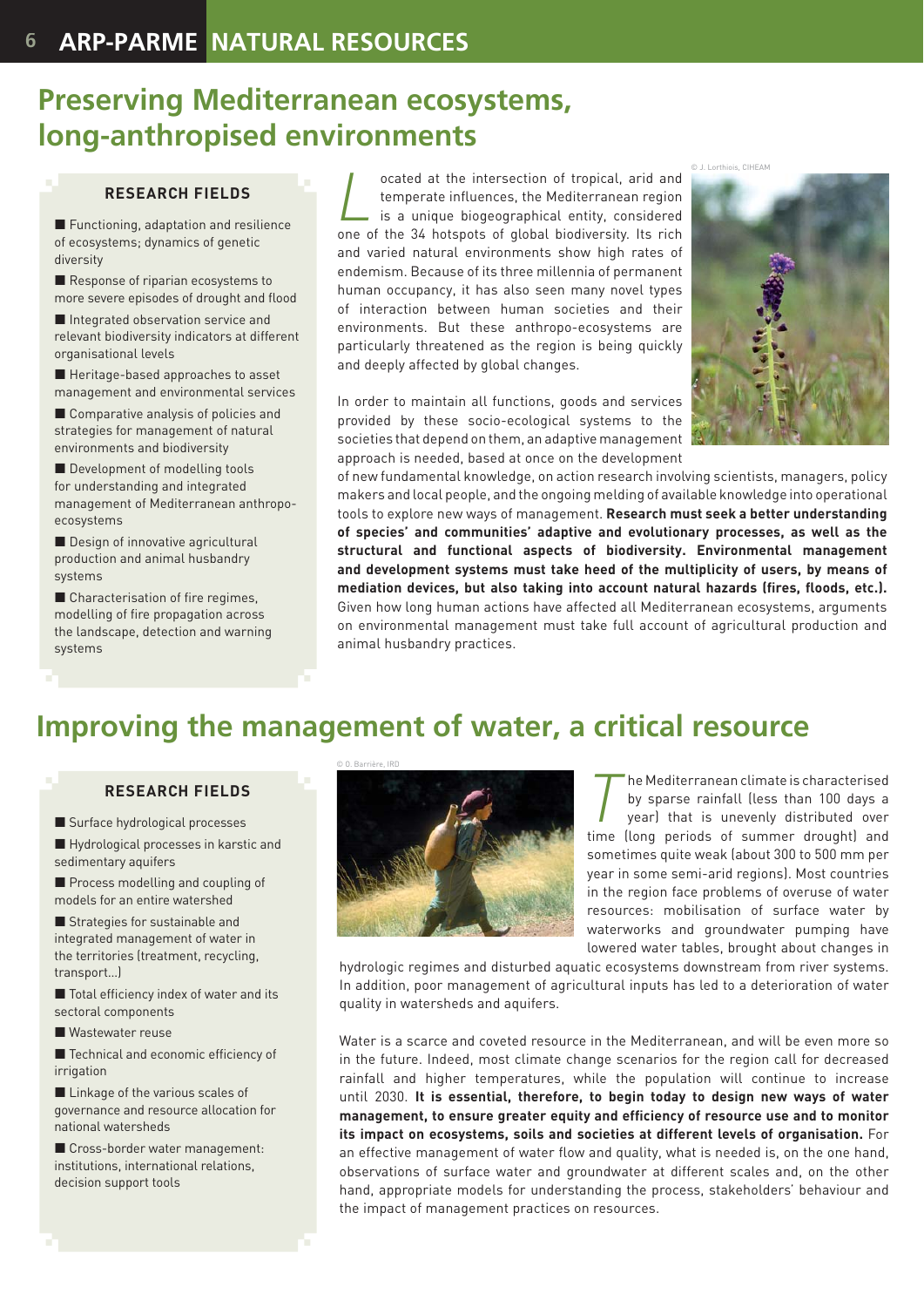### **Maintain soil potential**

The preservation of fertile soils is a crucial<br>issue, especially in the Mediterranean, where<br>the availability of arable land is restricted by<br>topography and where agricultural production is limited issue, especially in the Mediterranean, where the availability of arable land is restricted by topography and where agricultural production is limited by the uneven distribution of rainfall. Degradation of plant cover exposes the soil to erosion and runoff, the first step towards desertification. Improper irrigation management can lead to soil salinisation, making the soil unfit for cultivation, just as poor farming practices can lead to loss of fertility of agricultural land.

In contrast, well-maintained soil will be better able to retain rainwater and nutrients for crops to take up. The soil is also where pollutants are processed, filtered, purified and re-released. Finally, the soil can play a significant role in sequestering or, contrariwise,

© V. Simmoneaux, IRD

releasing carbon dioxide. Hence, soil, water and vegetation need to be viewed as a whole. **Research should focus on the role of soils, plant cover and the way the soils are managed in regulating water resources, and develop farming methods conducive to optimising the amount of water available to plants ("green water"). It should also explore the mechanisms of soil erosion at different spatial and temporal scales. Soil microbiology and mineral nutrient cycles are also important areas for investigation. Finally, research must incorporate traditional knowledge of land management and develop environmental engineering techniques for the remediation of degraded soils.** 

#### **RESEARCH FIELDS**

- Mechanistic approaches to the soil/ water/vegetation continuum
- Water cycle modelling at different spatial and temporal scales
- Effect of global changes on soil structure and capacity
- Soil biological activity
- Methods for measuring soil hydraulic properties
- Concepts and methods of evaluation of soil functions
- Land and plant management methods for the optimisation of "green water"
- Remediation of degraded soils
- Knowledge of traditional soil conservation systems

### **What energy security for the region in 2030?**

*A* t present, 80% of the region's energy supply is derived from fossil fuels, and northern Mediterranean countries account for two thirds of the region's greenhouse gas emissions. In 2030, if present trends continue, the northern Mediterranean countries account for two thirds of the region's greenhouse gas emissions. In 2030, if present trends continue, the increase in population of Mediterranean countries, together with urbanisation and economic development in the South and East, will generate strong growth in energy consumption. Hence, controlling energy demand and improving supply management, while focusing on renewable energy, are major issues in the context of climate change. In terms of demand, research efforts should focus both on the determinants of people's energy footprint—taking into account cultural, social, political and economic aspects—and on sectoral governance. A better understanding of all these points will be useful in defining effective public policies to promote energy savings, with due regard to public awareness and to financial and regulatory incentives, converging at the regional level.

In terms of supply, the Mediterranean basin has great potential for developing renewable energy, including solar, geothermal and ocean energy, which should receive priority in building regional energy security. This should be based on a coordinated assessment of the complementarity of energy resources across territories and an analysis of the various energy production processes, taking into account their technological, environmental, political, economic and social aspects. **The ratio of energy supply to demand must be thought through at various scales, while a mix of energies needs to be promoted at the local level, using locally available resources. Technological innovations are needed to facilitate the safe transportation, storage, networking, coupling and recycling of energy.** 

#### **RESEARCH FIELDS**

- Energy governance
- Peoples' energy footprint
- **Energy savings incentives**
- **Inventory and complementarity of** resources
- Comparative analysis of energy production processes
- Spatiotemporal analysis of the relationship between energy supply and demand
- Decision support tools for supply and demand management
- Renewable energy technologies
- Technologies for the transportation. delivering, storage and recycling of energy

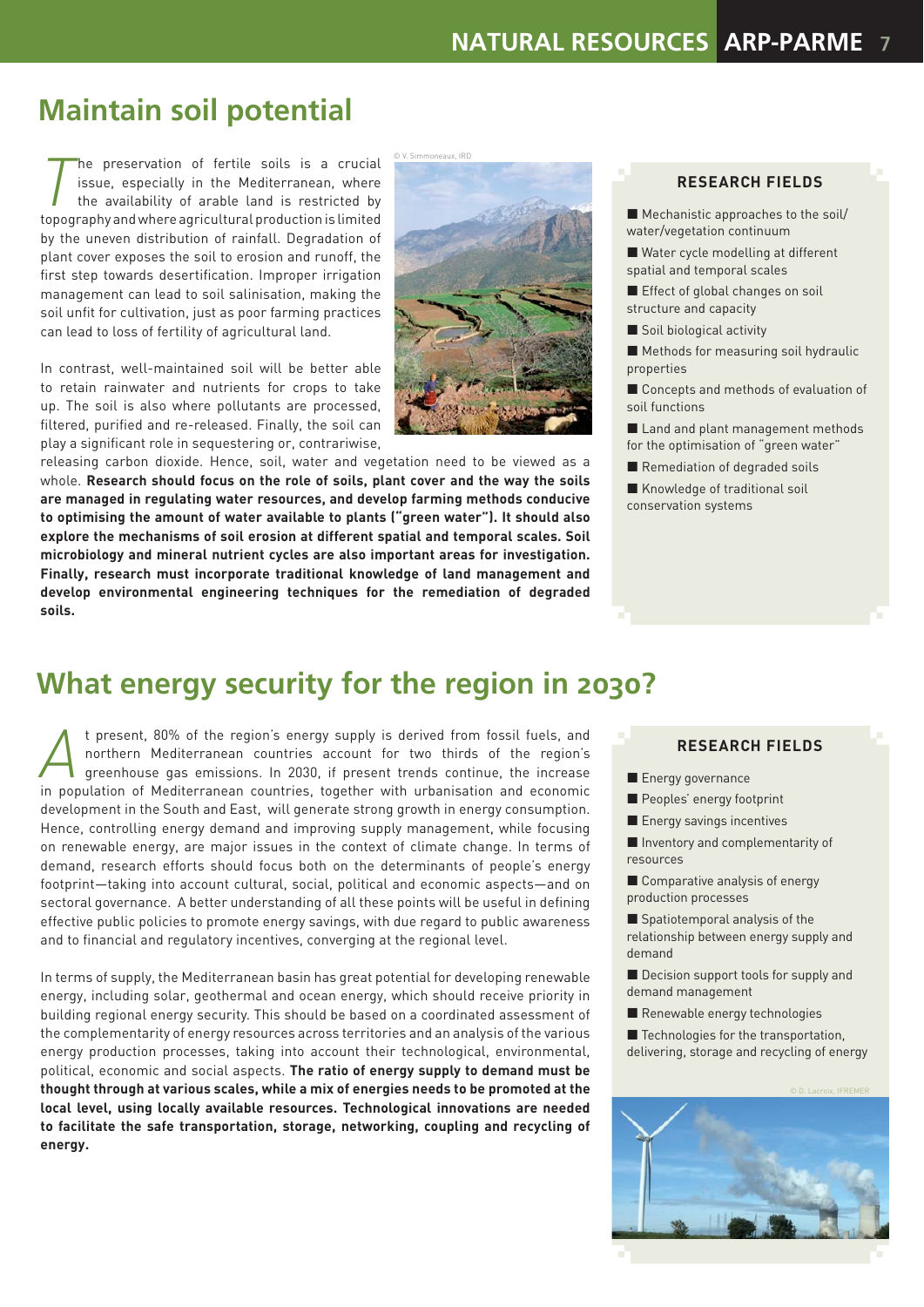### **A "Sustainable Mediterranean Building" certificate for reduced energy consumption**

#### **RESEARCH FIELDS**

■ Salvage of traditional knowledge in the field of Mediterranean bioclimatic architecture

Optimisation of exchanges between the built environment, the atmosphere and the subsoil

Cold production and heat removal systems for air conditioning

Storage of heat and cold for recovery at different time scales (heating and cooling needs)

Direct use of renewable energy (without conversion to electricity)

Analysis of political, regulatory, economic and financial issues

**Public policy support tools** 

In the South and East of the Mediterranean,<br>
population growth and urbanisation<br>
penerate a significant need for urban<br>
housing. By 2030 some 42 million new dweln the South and East of the Mediterranean, <sup>© O. Barrière, IRD</sup> population growth and urbanisation generate a significant need for urban lings should be added to the 66 million that now exist (2007 figures). However, the construction industry alone accounts for nearly 40% of final energy consumption in these countries. That is potentially a powerful lever for limiting the increase in energy demand, with energy savings of up to 60% for an additional construction cost of only 10 to 25%.



Action in that sector will also affect both demand (through energy efficiency) and supply (through the integration of renewable energy). To achieve that, buildings must be rethought in toto, within their national context, taking into account traditional knowledge based on bioclimatic principles, existing technologies, and innovation. Development of a largescale green building market currently faces hurdles that are informational, economic, organisational and technical in nature. **Research should focus on ways and means to overcome those hurdles by helping with the technological conceptualisation of a "sustainable Mediterranean building" and the development of tools to support public**  policy in aid of the organisation, financing and training of stakeholders in the sector. **The creation of pilot centres and sustainable Mediterranean building programmes**  could play a significant role in the dissemination of this concept.

### **What trade-offs between water and energy?**

#### **RESEARCH FIELDS**

Water-energy interactions

**Management scales and technical** choices linking water and energy

**Joint analysis of water and energy** services in urban policies

**Environmental value of desalination.** energy efficiency and use of brine

**Dry cooling for solar power plants** 

© G. Olalde, CNRS

The links between water and energy are particularly strong and problematic in the<br>Mediterranean. On the one hand, water mobilisation, transport and use consumes<br>energy: to pump surface water or groundwater for water supply Mediterranean. On the one hand, water mobilisation, transport and use consumes energy: to pump surface water or groundwater for water supply, to treat drinking water and wastewater, and to desalinate seawater. Given the increasing demand for the resource and its scarcity, water-related energy needs are increasing rapidly in the southern and eastern Mediterranean. Conversely, energy production also consumes large amounts of water: for hydroelectric power generation on the one hand, and to cool thermal or nuclear power plants, on the other. These uses of water in energy production have environmental impacts, particularly in situations of drought and high temperatures: failure to maintain a minimum low flow in rivers, thermal pollution due to the discharge of hot water into rivers.



**In this context, and more so in the Mediterranean than elsewhere, the interactions between water and energy, as well as the political implications and the technical choices linking the two**  sectors, need to be better understood and quantified. In addition, the development of certain types of renewable energy in arid areas, including concentrating solar power plants, is impeded by the need for water for cooling. **Hence, the development of dry cooling techniques is an important avenue for research.** Finally, the region's countries are increasingly resorting to desalination of seawater to meet water demand and forestall any shortage, but at

a high cost in energy and environmental terms (brine discharge). **In addition to analysing the value of desalination relative to other alternatives, research efforts should focus on reducing the technology's environmental footprint.**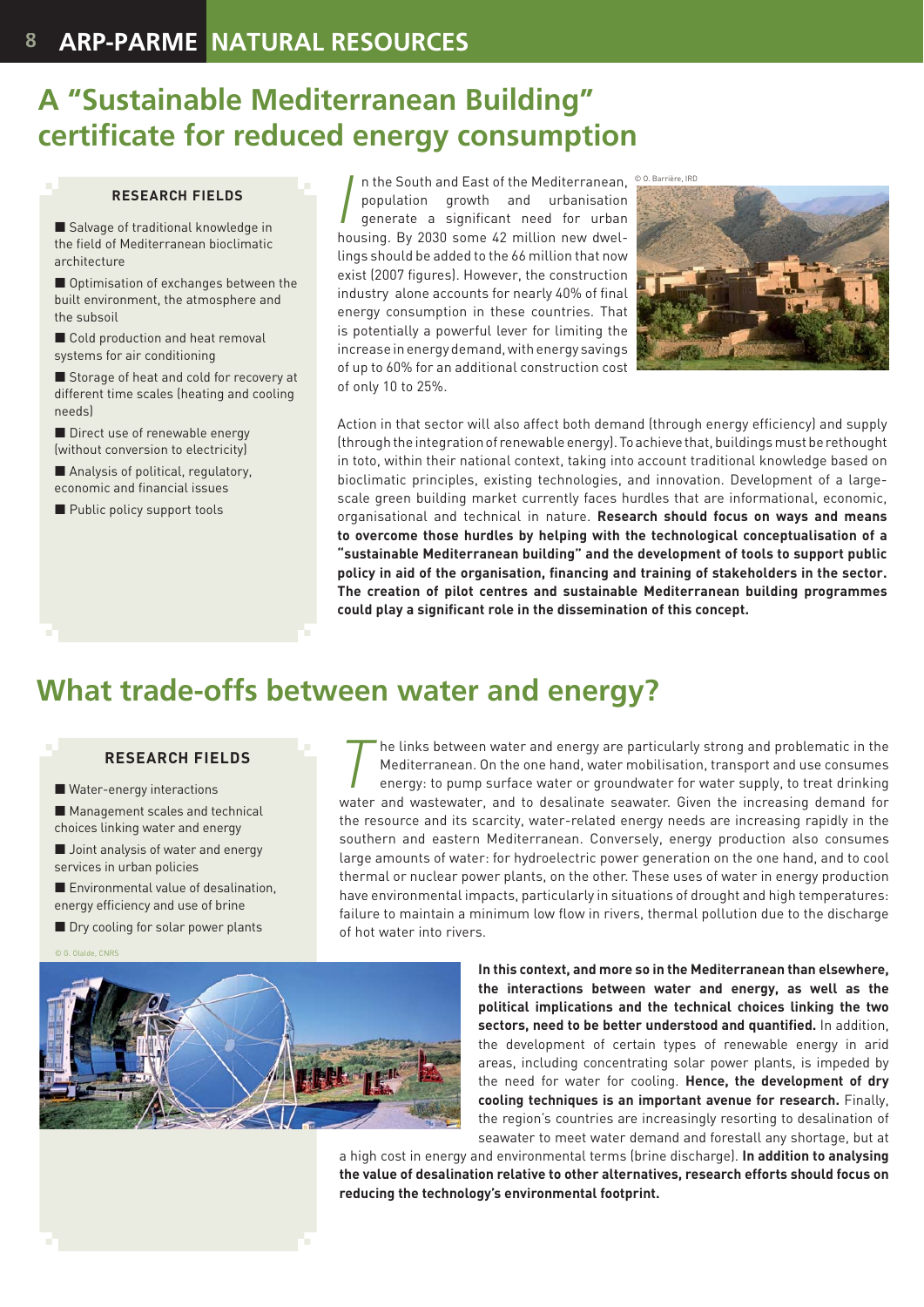### **Ensure quantitative and qualitative regional food security**

*A*gricultural production in the Mediterranean basin is severely constrained by limited availability of water and arable land. This situation is exacerbated in the South and East of the basin by the structural, technical and economic weakness of stakeholders in the agricultural and agri-food sector. Thus, the North Africa/Middle East region is one of the worst off in terms of per capita food availability, a situation likely to worsen by 2030 due to growing demand for food and dwindling resources. Imports can certainly compensate for a lack of production, but at the cost of high dependency on the international market, with all the concomitant risks that have been evidenced by the recent food crises. In addition, imports are facilitated by food subsidy policies intended to ensure low prices for urbanites—hardly an incentive for small farmers to break into the local market.

Qualitatively, the situation is even more worrying with the explosion of chronic foodrelated diseases throughout the basin—a striking paradox in a region that prides itself on developing a diet recognised for its health benefits. Finally, in the absence of any health monitoring network, and because the large informal sector operates outside any standards and controls, food security problems are recurrent in the South and East of the basin. **To ensure quantitative and qualitative regional food security, ambitious agricultural policies need to be designed based on local resources, taking advantage of the diversity and complementarity of the territories and incorporating qualitative aspects.** At the national level, the challenge is to reconcile increased production, environmental protection and regional development while involving rural stakeholders. Sustainability and quality standards must be defined throughout the sectors, with capacity building for stakeholders at all levels. **At the regional level, a cooperation policy dealing**  with every aspect-human (training), commercial (trade enhancement), financial **(investment) and regulatory (environmental, nutritional and health standards)—would**  ensure greater collective stability, benefiting the entire region.

#### **RESEARCH FIELDS**

Dynamic of changing food demand, in quantitative and qualitative terms

Economic and regulatory tools to monitor production systems and reorient them toward more environment- and worker-friendly modes

Public policies to encourage the adoption of innovations and food industry development

Public food and health policies

Creation of safety, monitoring and health control systems

Regulatory mechanisms to promote regional cooperation around the Mediterranean

■ Instruments to support a Euro-Mediterranean food codevelopment policy

### **Designing of innovative production systems suited to global changes**

© H. Cochard, INRA



*M*editerranean agriculture, being deeply<br>rooted in specific communities and rural<br>areas, is particularly sensitive to global<br>changes On the one hand climate change could rooted in specific communities and rural areas, is particularly sensitive to global changes. On the one hand, climate change could exacerbate the characteristics of Mediterranean climate (low rainfall and high summer temperatures) and the frequency of extreme weather events (heat waves, late frosts, droughts, torrential rain). On the other hand, economic, industrial and financial

globalisation threatens to break down societal patterns that are themselves rapidly changing. Thus, the major challenges are to characterise the diversity and dynamics of the various types of Mediterranean agriculture and to take advantage of their specific features while adapting them to changing conditions.

**What is needed is a "new" agronomy, taking into account local knowledge and based**  on the control of agro-ecological processes, the development of water-efficient **cropping systems and the use of the spontaneous and domesticated biodiversity of the Mediterranean.** Again, farmers' practices and the socioeconomic and regulatory processes by which they are framed and constrained need to be analysed, understood and guided. The objectives are at once an increase in agricultural production, the provision of various environmental services, the maintenance of complementary incomeearning activities in rural areas, and a contribution to development and spatial planning. Achieving these goals calls for the implementation of new participatory collective design approaches and the use of tools such as simulation of complex systems, multi-criteria analysis, etc.

#### **RESEARCH FIELDS**

■ Characterisation and analysis of technical, spatial and organisational dynamics of Mediterranean production systems

Improvement of the productivity of rainfed farming and rangelands, croplivestock farming systems

 $\blacksquare$  Optimisation of water efficiency in rainfed and irrigated cropping systems

Development of participatory design approaches

**Multi-criteria evaluation tools for** agricultural practices and cropping systems

■ Understanding of how plants adapt to environmental constraints

■ Taking advantage of spontaneous and domesticated biodiversity in Mediterranean agricultural and animal husbandry systems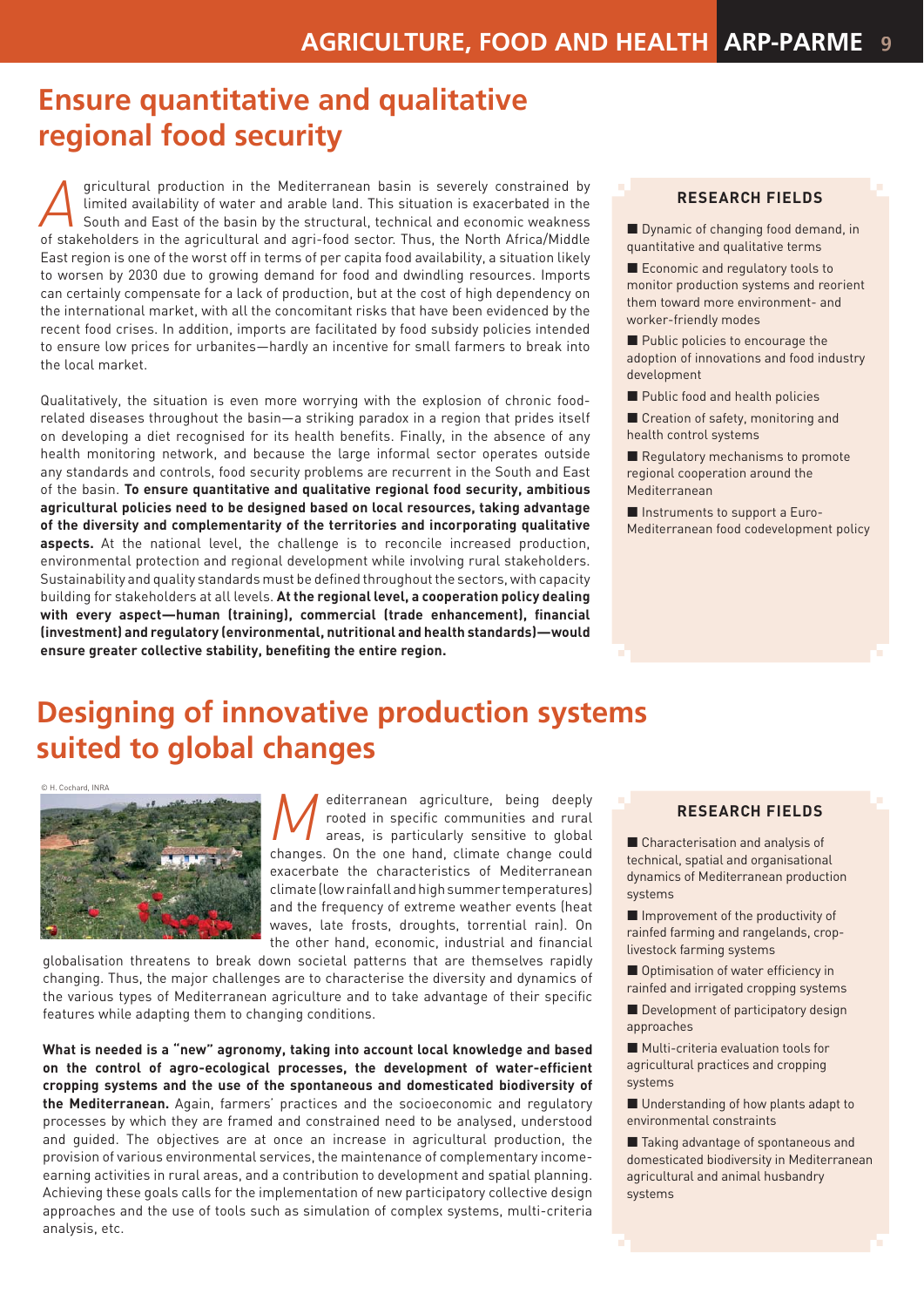### **Control pathogens of plants and animals and their vectors**

#### **RESEARCH FIELDS**

Factors in pest emergence

Diversity, evolutionary biology and phylogeography of pathogen populations and their vectors in the Mediterranean

Bioecology, capabilities and physiopathology of Mediterranean vectors and pathogens

**Epidemiological dynamic and modelling** of animal and plant diseases

■ Integrated management of plant and animal health, better use of pesticides

Design of agricultural and animal husbandry systems to better control pathogens; role of biodiversity

 $\blacksquare$  Identification of resistance genes

**Implementation of permanent watch** systems and health monitoring at the regional level

The Mediterranean is a hotspot not just for<br>biodiversity but also for the emergence of<br>animal and plant diseases. The fragility<br>of its ecosystems, the flows and concentrations biodiversity but also for the emergence of animal and plant diseases. The fragility of its ecosystems, the flows and concentrations of human and animal populations, the proximity of humans and animals, the uncontrolled use of antibiotics and antiparasitic products, difficulties in implementing effective health inspections, and the effects of climate change are all factors that favour the persistence of pandemic animal diseases, the



resurgence of epidemics and the emergence of new pathogens. Not only does this pose a threat to human health, it also constitutes a major constraint on efficient agricultural, zootechnical and economic practices in agricultural and animal husbandry systems in the region.

**The issue of animal health must be addressed both in terms of factors for the emergence of new pathogens and vectors and in terms of integrated management of zoonoses.**  Plant diseases and pests also cause significant losses in cereal crops and vegetables. The issue of regional food security also requires a more effective fight against plant pests through the identification of plants' resistance genes and better management **of cropping systems to limit the spread of diseases, the development of resistance by pathogens, and loss of effectiveness of pesticide treatments.** In particular, biological diversity plays an important role in controlling animal and plant pests, as regards both the temporal (crop succession) and the spatial dimension at various organisational levels (from plot to whole landscape).

### **Promote integration of smallholdings into formal supply chains**

#### **RESEARCH FIELDS**

Standards logistical infrastructures, organisational forms, public policies and innovations in the banking and credit system to promote the integration of smallholdings and SMEs into



modern distribution channels

Reduction of post-harvest losses

Enhancement of regional products as a lever of territorial development

**Function of periurban agriculture in** supplying cities

Health quality of food from smallholdings and informal channels

aced with a saturated Western market, the multinationals of the agroindustrial and agro-service sector (retail, foodservice), in search of new growth opportunities, are targeting developing countries. Suppliers of these downstream firms must meet longer payment deadlines and rigorous standards of quality, traceability and product homogeneity, on the one hand, and supply regularity, on the other hand. In the southern and eastern Mediterranean, however, upstream suppliers are usually widely dispersed, creating logistical difficulties in gathering raw materials (with significant post-harvest losses) and assessing their quality. To meet retail or food industry requirements, local operators must reorganise, leading to a concentration of production and processing, as smallholdings and small businesses have very great difficulty in gaining access to commercial channels.

These small, low-cost entities nevertheless produce a high proportion of staple foods (milk, meat, fruits and vegetables, cereals), often with unique qualities derived from local know-how and skills ("products of origin"). In addition, they create rural employment and provide environmental services. However, most of these small companies operate in an informal setting, with very unclear distribution of margins between producers, intermediaries, middlemen and distributors, and with recurrent food safety problems. **The integration of small producers into formal supply channels is a major challenge for research on agri-food supply chains: the role of public and private standards, logistical infrastructure and public policies in promoting such integration will have to be looked at. Particular attention should be paid to maintaining the diversity of regional products and their economic use as a lever of territorial development, and to preserving periurban agriculture, which plays an important role in supplying cities with fresh food.**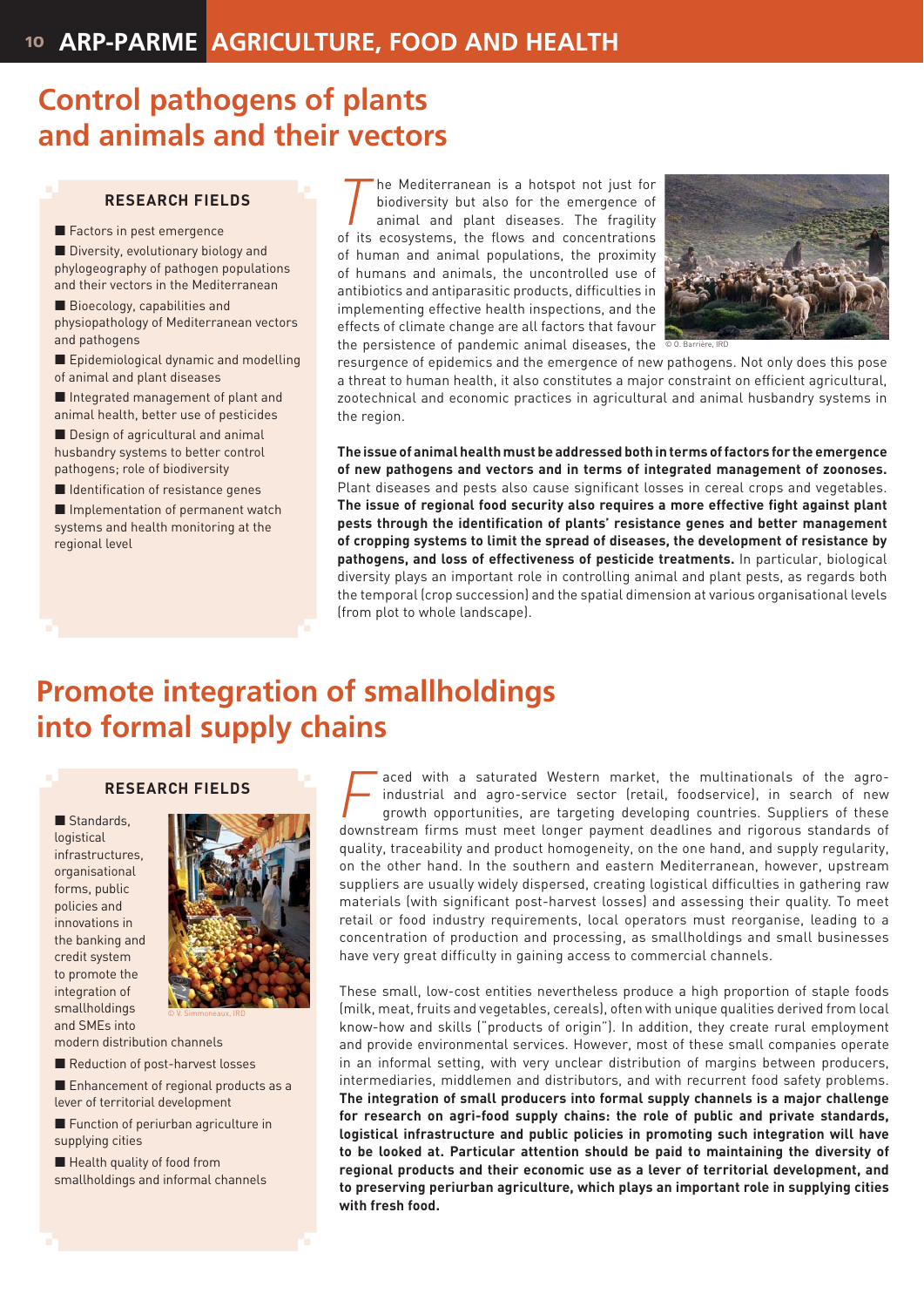### **Support the development of food industries suited to local conditions**

**Consumption of Mediterranean foods, usually prepared at home or in crafts** setting, is giving ground to fast food, subject to modern distribution models and often made from imported and subsidised raw materials. This not setting, is giving ground to fast food, subject to modern distribution models and often made from imported and subsidised raw materials. This not only contributes to unbalanced nutrition, a source of significant health problems, but it also causes a decrease in agricultural activities and accelerates rural exodus and urbanisation and increases the market share of imported products. It also hinders the development of local food industries, which generate employment and add value.

In this context, supporting competitive and innovative businesses, able to promote local products while proposing consumption models adapted to changing lifestyles, is a major issue for sustainable development in the Mediterranean region. **Hence, food industry research faces a threefold challenge: technological innovation in the industrial development of traditional products, nutritional and health quality of processed foods, and competitiveness of local products vis-à-vis imports.** Progress in these areas will only be possible with the support of proactive policies linking regional development, use of local production and promotion of a healthy diet.

#### **RESEARCH FIELDS**

■ Technological analysis of traditional food systems

■ Characterisation of functional and nutritional properties of Mediterranean food commodities

Development of technological processes that are more efficient as regards energy. environment, nutrition and health, based on reverse engineering approaches

 $\blacksquare$  Improved flexibility of production lines to accommodate the variability of raw materials

 $\blacksquare$  Improved economic viability of processing methods through the enhancement of co-products, waste reduction, and market differentiation

© P. Arragon, CIHEAM / © J.-P. Rigaudière, INRA / © C. Maitre, INRA / © F. Carreras, INRA / © J. Weber, INRA



## **Explore the links between population, food, lifestyle and health**

In all Mediterranean countries, food security seems assured for now in quantitative<br>terms, as less than 5% of the population is in a chronic malnourished state (in terms<br>of energy). However, when it comes to food quality, n all Mediterranean countries, food security seems assured for now in quantitative terms, as less than 5% of the population is in a chronic malnourished state (in terms of energy). However, when it comes to food quality, not only are there still certain shores, particularly affecting women, but especially there is a massive emergence of diet- and lifestyle-related chronic diseases (heart disease, cancer, chronic respiratory disease and diabetes). These diseases have become the leading cause of death both in the North and the South. While the traditional Mediterranean diet is considered particularly healthy, the Mediterranean is paradoxically one of the areas of the world where overweight and obesity are most prevalent—a clear sign of dietary shifts in progress: excess consumption of carbohydrates, sugars, saturated fat and salt, lower consumption of fruits, vegetables and fibre.

These changes are largely correlated with the growth of retail and industrial products. The human, social and economic costs of the epidemic of metabolic diseases are enormous, but policymakers have not always taken their measure. **The challenges of**  research in this area are considerable: first, the complex relationship between diet and **health in the Mediterranean context needs to be understood, taking heed of genetic, epigenetic and behavioural determinants of chronic disease.** On the other hand, we must better understand eating habits, their heterogeneity and their determinants. These two research streams require monitoring of cohorts throughout the Mediterranean region to gather epidemiological data on chronic diseases and monitor their advance. This data will feed into discussions on care and prevention strategies and policies suited to the various contexts and populations around the Mediterranean.

### **RESEARCH FIELDS**

Nutrigenomics studies to identify the genetic features of Mediterranean populations in terms of physiological responses to food

Diet of pregnant women and infants: effects on foetal programming, epigenetic modifications, physiological development of young children

Relationship between micronutrient deficiencies and chronic diseases

Constitution and monitoring of cohorts for the observation, analysis and understanding of the evolution of food behaviours and their determinants

 $\blacksquare$  Reflections on support and prevention policies in the Mediterranean context